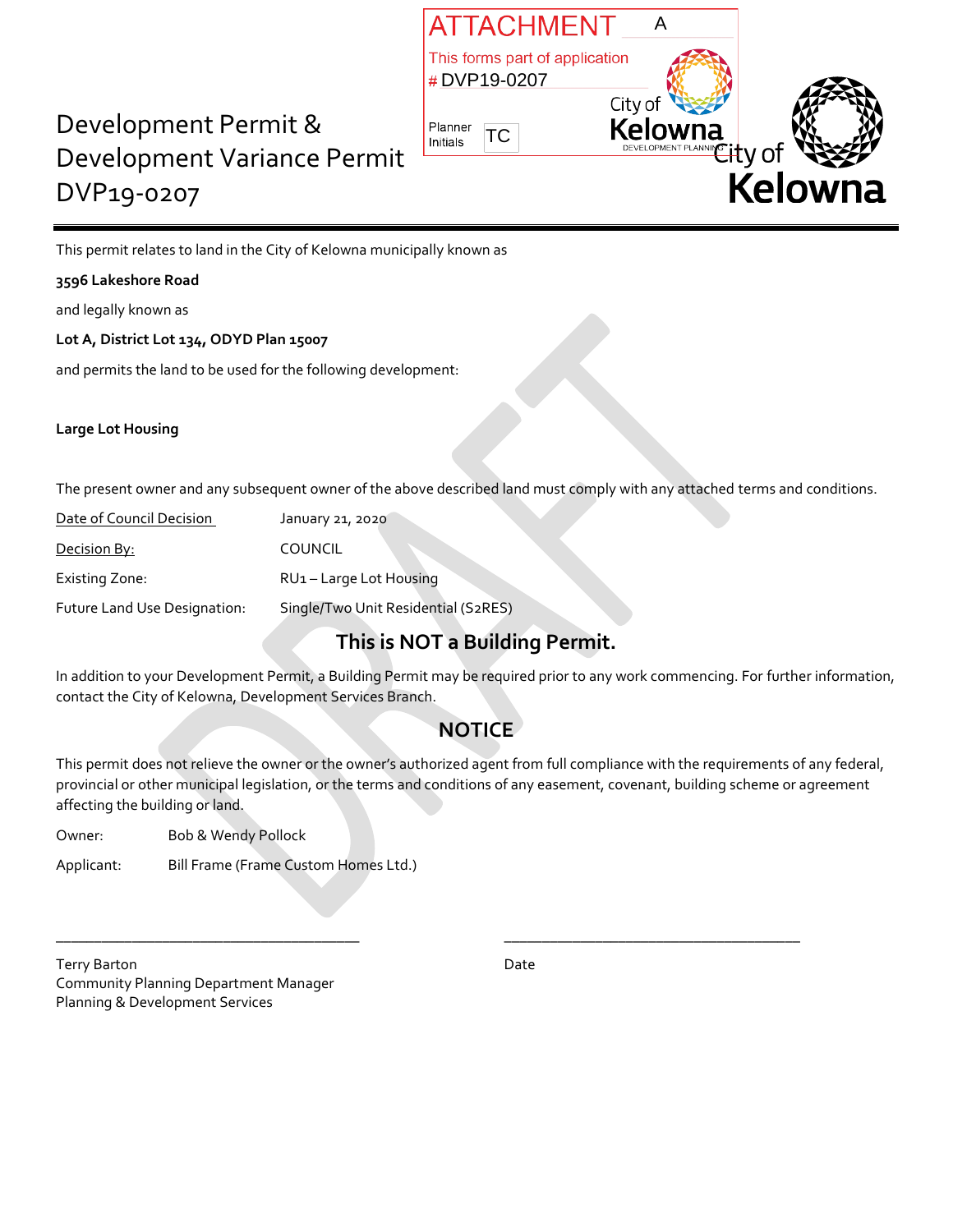#### **1. SCOPE OF APPROVAL**

This Development Permit applies to and only to those lands within the Municipality as described above, and any and all buildings, structures and other development thereon.

This Development Permit is issued subject to compliance with all of the Bylaws of the Municipality applicable thereto, except as specifically varied or supplemented by this permit, noted in the Terms and Conditions below.

The issuance of a permit limits the permit holder to be in strict compliance with regulations of the Zoning Bylaw and all other Bylaws unless specific variances have been authorized by the Development Permit. No implied variances from bylaw provisions shall be granted by virtue of drawing notations that are inconsistent with bylaw provisions and that may not have been identified as required Variances by the applicant or Municipal staff.

#### **2. CONDITIONS OF APPROVAL**

That variance to the following section of the Zoning Bylaw No. 8000 be granted in accordance to Schedule "A"

#### **Section 6.11.1: Okanagan Lake Sight Lines**

To vary the Okanagan Lake Sight Line regulation from 60 degrees permitted to 38 degrees proposed along the north side;

#### **This Development Permit is valid for two (2) years from the date of approval, with no opportunity to extend.**

#### **3. PERFORMANCE SECURITY**

Not Required

#### **5. INDEMNIFICATION**

Upon commencement of the works authorized by this Permit the Developer covenants and agrees to save harmless and effectually indemnify the Municipality against:

a) All actions and proceedings, costs, damages, expenses, claims, and demands whatsoever and by whomsoever brought, by reason of the Municipality said Permit.

All costs, expenses, claims that may be incurred by the Municipality where the construction, engineering or other types of works as called for by the Permit results in damages to any property owned in whole or in part by the Municipality or which the Municipality by duty or custom is obliged, directly or indirectly in any way or to any degree, to construct, repair, or maintain.

> **The PERMIT HOLDER is the CURRENT LAND OWNER. Security shall ONLY be returned to the signatory of the Landscape Agreement or their designates.**